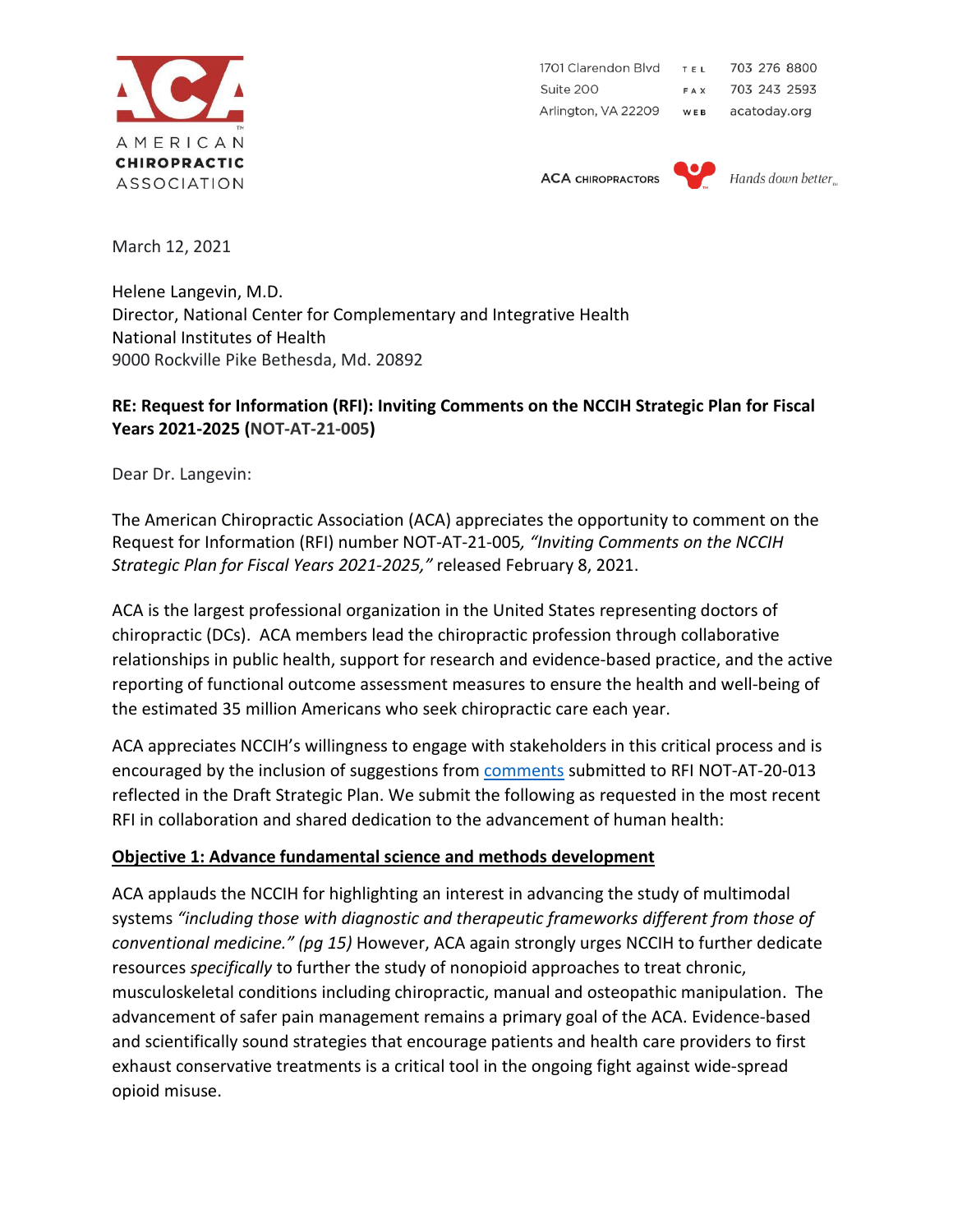ACA supports increased mechanistic research and investigation of the fundamental science relevant to body-based approaches, including manipulation, and applauds the NCCIH for addressing gaps in the understanding of the mechanisms and their effects.

# **Objective 2: Advance research on whole person health and on the integration of complementary and conventional care**

ACA is pleased that the NCCIH will take a less homogeneous approach to research with this new strategic plan and applauds the willingness to utilize fundamental scientific methods to explore a comprehensive program in whole person research. The expansion of integrated multimodal therapies to monitor efficacy and replication will certainly improve with increased funding opportunities.

ACA supports NCCIH in pursuing innovative research methodologies to collect and utilize realworld data about the use and efficacy of complementary and integrative health care approaches, alone and when used in conjunction with conventional approaches. Specifically, it is important to conduct dissemination and implementation (D&I) studies to address systemic barriers to integrating high value CIH services, like those delivered by chiropractors, within mainstream healthcare.

### **Objective 4: Enhance the complementary and integrative health research workforce**

The promotion of interdisciplinary collaborations in academia and at the institutional level remains a priority for the ACA and we look forward to the development of an NCCIH "virtual resource center (university without walls.) The ACA stands ready to support the NCCIH as such models are developed and again applauds the dedication to interdisciplinary collaborations. Increased opportunities in basic, mechanistic, translational and clinical research to advance scientific knowledge of spinal manipulation and extremity joint manipulation will help to address the U.S. musculoskeletal disease burden. To this end, ACA encourages NCCIH to also support cross-disciplinary mentorship programs from early to mid-career chiropractic and other researchers to increase overall institutional research capability, supporting in particular researchers whose primary appointments are within CIH academic institutions.

# **Objective 5: Disseminate Objective-Evidence-Based Information on Complementary and Integrative Health Interventions**

ACA strongly supports the mission outlined in the Notice of NIH's Interest in Diversity<sup>[1](#page-1-0)</sup> and encourages the NCCIH to continue and advance efforts to increase the involvement of underrepresented minorities (URM) in complementary and integrative health research. ACA again urges NCCIH to commit significant resources to the identification and eradication of disparities in access to complementary and integrative healthcare, to improve patient outcomes.

<span id="page-1-0"></span><sup>1</sup> <https://grants.nih.gov/grants/guide/notice-files/NOT-OD-20-031.html>